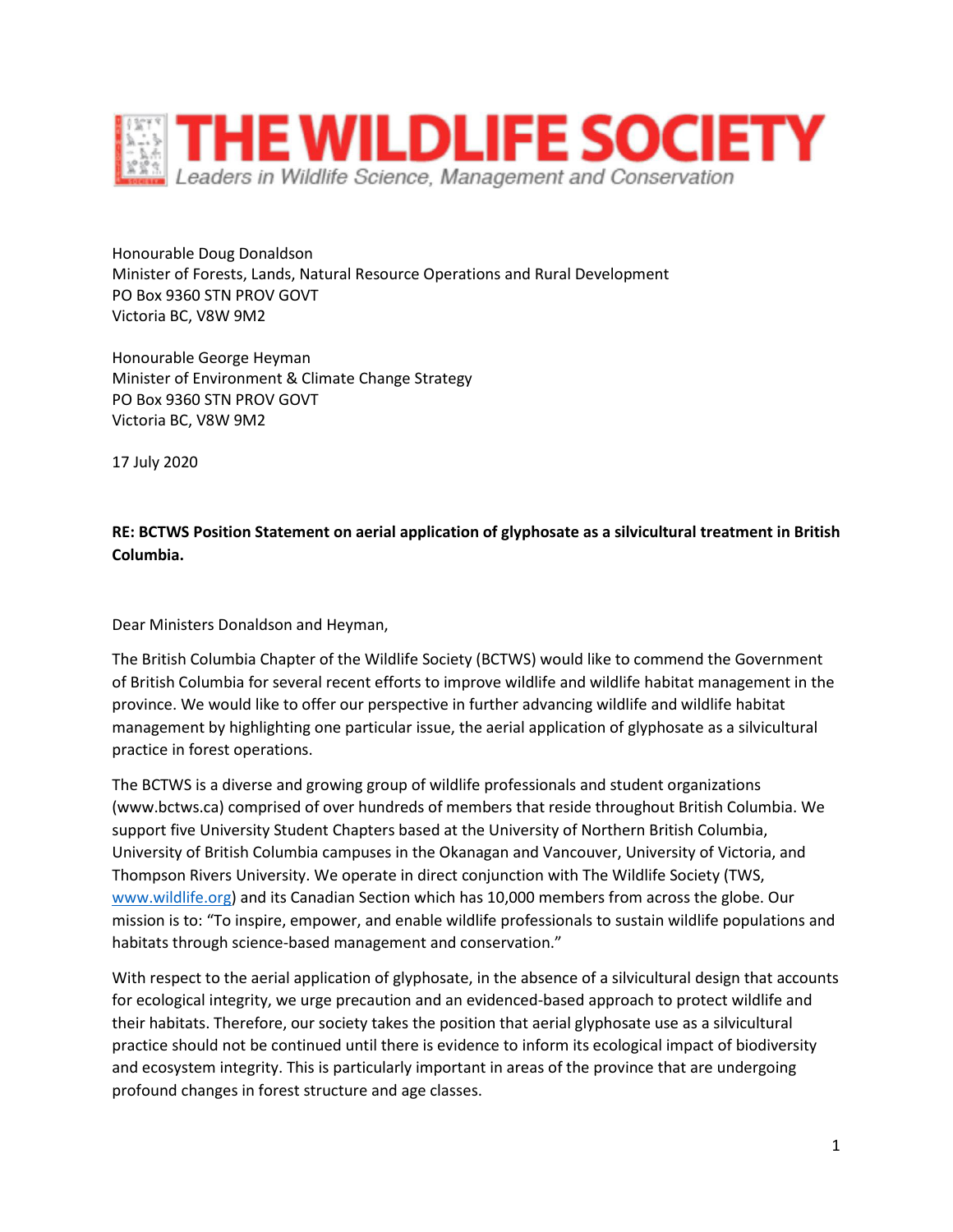We offer the attached position statement, against the current aerial application of glyphosate, because of its: 1) toxicity to aquatic and amphibious organisms, and 2) because its continued use in regenerating forest is largely unknown, especially in forests impacted by wildfire and insect infestation. This type of application presumably has important impacts on biodiversity and ecological integrity.

We hope that our position on this important issue will help provide support to a change in policy regarding the aerial application of glyphosate as a silvicultural practice. We are also happy to answer any comments or questions you may have and offer any assistance you may need in developing new policy or regulations.

Sincerely,

British Columbia Chapter of The Wildlife Society

## cc'd

John Allan - Deputy Minister, Ministry of Forests, Lands, Natural Resource Operations and Rural Development

David Muter - Acting Assistant Deputy Minister, Resource Stewardship Branch, Ministry of Forests, Lands, Natural Resource Operations and Rural Development

Kevin Jardine - Deputy Minister, Ministry of Environment and Climate Change Strategy

James Mack - Assistant Deputy Minister Environmental Sustainability and Strategic Policy, Ministry of Environment and Climate Change Strategy

Jennifer Psyllakis – Director of Wildlife and Habitat, Ministry of Forests, Lands, Natural Resource Operations and Rural Development

Alec Dale, Executive Director – Ecosystems Branch, Ministry of Environment and Climate Change Strategy



British Columbia Chapter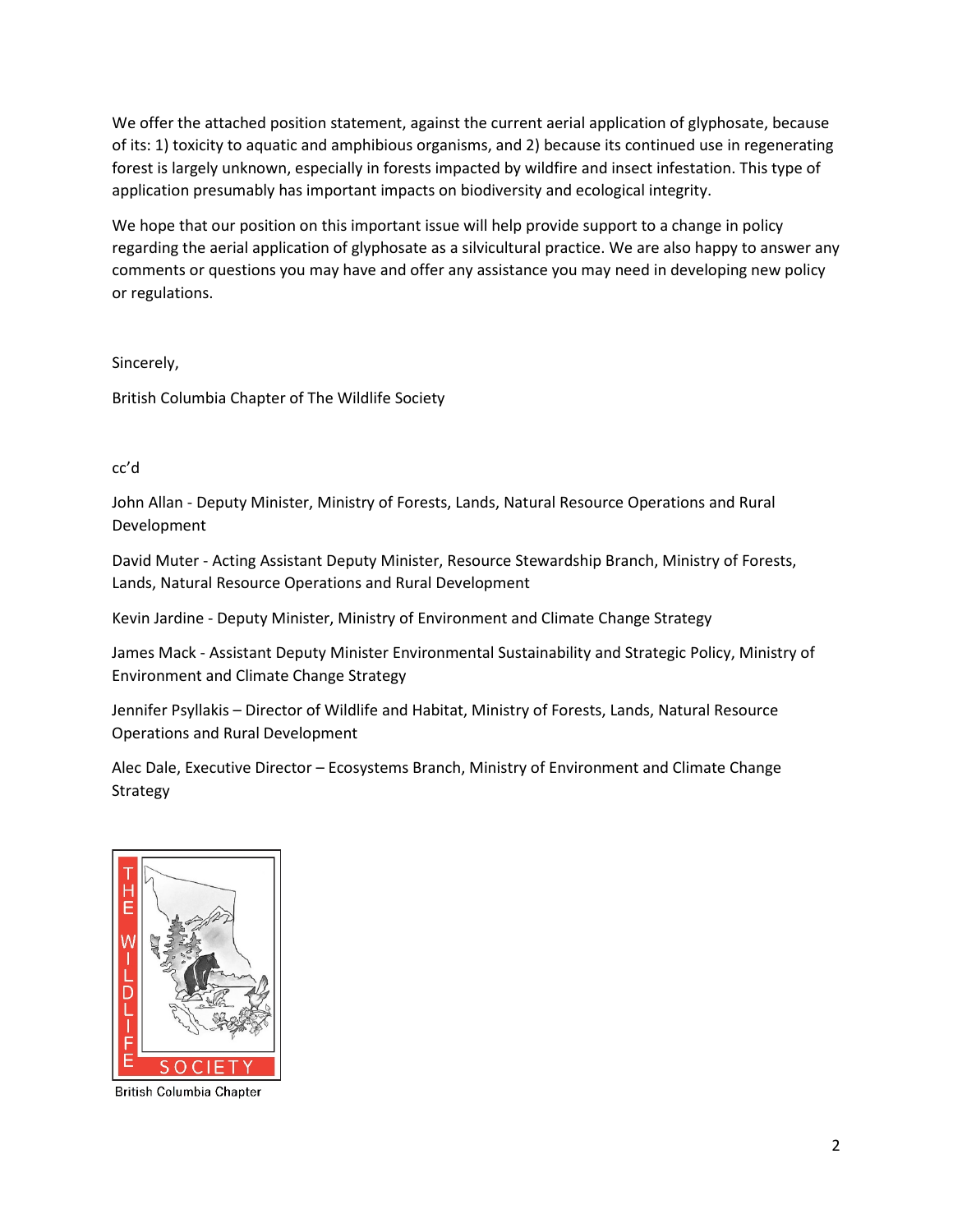

# **POSITION STATEMENT OF THE BRITISH COLUMBIA CHAPTER OF THE WILDLIFE SOCIETY ON ROUTINE AND WIDESPREAD USE OF GLYPHOSATE-BASED HERBICIDES IN FOREST MANAGEMENT**

17 July 2020

## **Introduction**

The British Columbia Chapter of The Wildlife Society (BCTWS) is a society of professional wildlife biologists practicing in British Columbia. Our members apply the principles and methods of science to ecology and wildlife management to achieve conservation outcomes for wildlife and habitats in British Columbia.

We speak with decision makers and user groups across the province building links and providing expert advice supporting evidence-based management directly from our membership. From time to time we will state our position on issues that affect the future of wildlife in BC.

This document communicates our position on the practice of widespread spraying glyphosate-based herbicides to prevent regrowth of broadleaved plant species in regenerating cut blocks. A particular concern focuses on North Central British Columbia, where precipitous moose declines in interior BC have resulted from combined stressors including broad-scale habitat loss (following beetle epidemics, extensive wildfire, and salvage logging), greater vulnerability to motorized hunting, starvation, and predation. Because glyphosate spraying reduces moose forage, strictly planning and controlling its application is one of very few "management levers" having potential to mitigate these severely stressed populations.

#### **Our Position**

While aerial application of glyphosate has been standard practice in British Columbia for many years, there is emerging scientific evidence showing increased risk to both wildlife and their habitats from the broad-scale application of these chemicals.

To protect wildlife and their habitats in British Columbia, the provincial government needs to end the practice of using aerial application of glyphosate as a routine and widespread silvicultural practice throughout the province.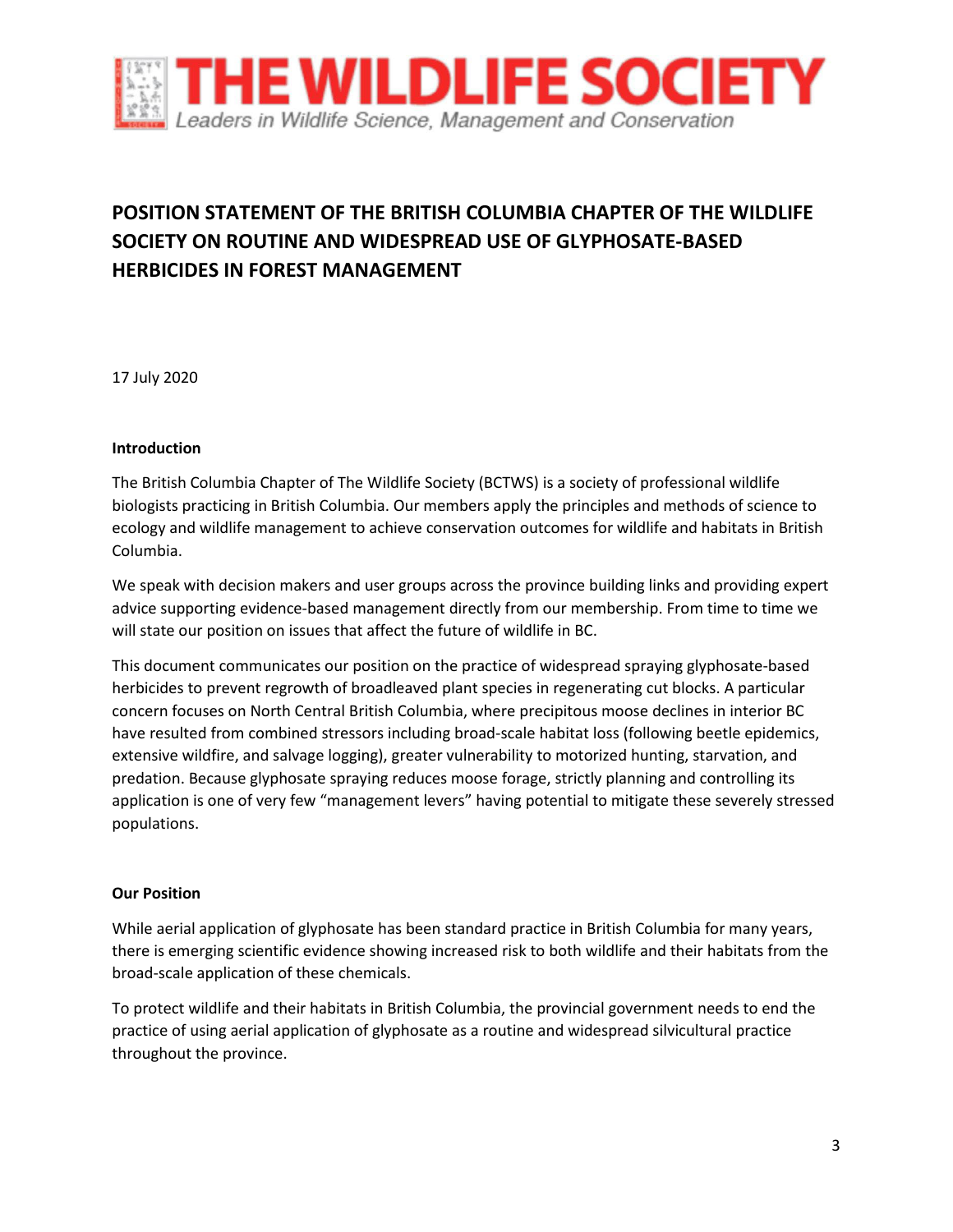

#### **The Issue**

The British Columbia government currently allows forest companies to use non-selective, systemic herbicides, like glyphosate, to kill unwanted vegetation and maximize growth of commercially valuable trees when other options, such as manual brushing, are available. Broad-scale herbicide application is a non-selective silvicultural treatment used with the intent of reducing forest biodiversity, by killing aspen and other broadleaf plants. Glyphosate is the active ingredient in most such herbicides (Henderson et al. 2010).

The result of this practice on wildlife is two-fold: First the herbicide is toxic to wildlife with increased evidence to sublethal effects to many small vertebrates such as fish (Menendez-Helman et al. 2012; Braz-Mota et al. 2015), amphibians (Ralyea 2005), and insects (Perez et al. 2011). Second, the destruction of aspen and other broadleaf plants substantially reduces the quality and diversity of habitat available for wildlife. These effects can come from the non-lethal effects of glyphosate itself, the adjuvant and surfactants mixed in the herbicide, or from the effect of broad-scale spraying on habitat (Clark et al. 2009).

Each year about 16,000 ha of forest are sprayed with glyphosate (Wood 2019) and spraying occurs primarily in the Central Interior and Cariboo-Chilcotin. This is approximately 12% of the area of interior forest harvested each year. Govindarajulu (2008) reported that 90% of aerial applications and 57% of ground-based spraying occurred in British Columbia's northern interior region.

While operational guidelines exist under the Integrated Pest Management Act to protect sensitive habitats such as wetlands (Perez et al 2007; Battaglin et al. 2005; Manas et al. 2009; Menendez-Helman et al. 2012), aerial application always involves drift and overspray that reaches untargeted vegetation (Thompson et al. 2012). Plants receiving sub-lethal doses have shown impacts such as poor health, reduced growth, and genetic mutations (Reddy et al 2008). Wood (2019) reported that plants receiving sub-lethal doses may store glyphosate indefinitely, translocate it into the environment, or slowly break it down.

Glyphosate-based pesticides, their metabolites, and the chemicals they are mixed with may be more persistent and ubiquitous in the environment than previously thought. According to Helander et al. (2012) assumptions about glyphosate's rapid breakdown and non-toxicity to animals may be more problematic in northern environments, such as boreal forests, that have long winters and short growing seasons. Glyphosate in northern forests may be retained and transported in soils, with cascading effects on nontarget organisms. For example, the metabolites of glyphosate-based pesticides can persist up to 240 days after application (Manas et al. 2009). It has been found in the soil up to 4 months after application (Edwards et al. 1980). In recent years new technologies, methods, and standards have advanced the way pesticides and other chemicals are studied (Kissane and Shepard 2017) and with these new methods and approaches at hand it is now time to revisit this practice.

But perhaps the largest impact of broad-scale aerial application of herbicides are the ecological impacts to wildlife. The use of glyphosate-based herbicides reduces herbaceous and broad-leafed plant cover across large areas. This has the potential to substantially reduce food and shelter habitat for a wide range of wildlife including birds, small mammals, and ungulates (Clark et al 2009). For example, moose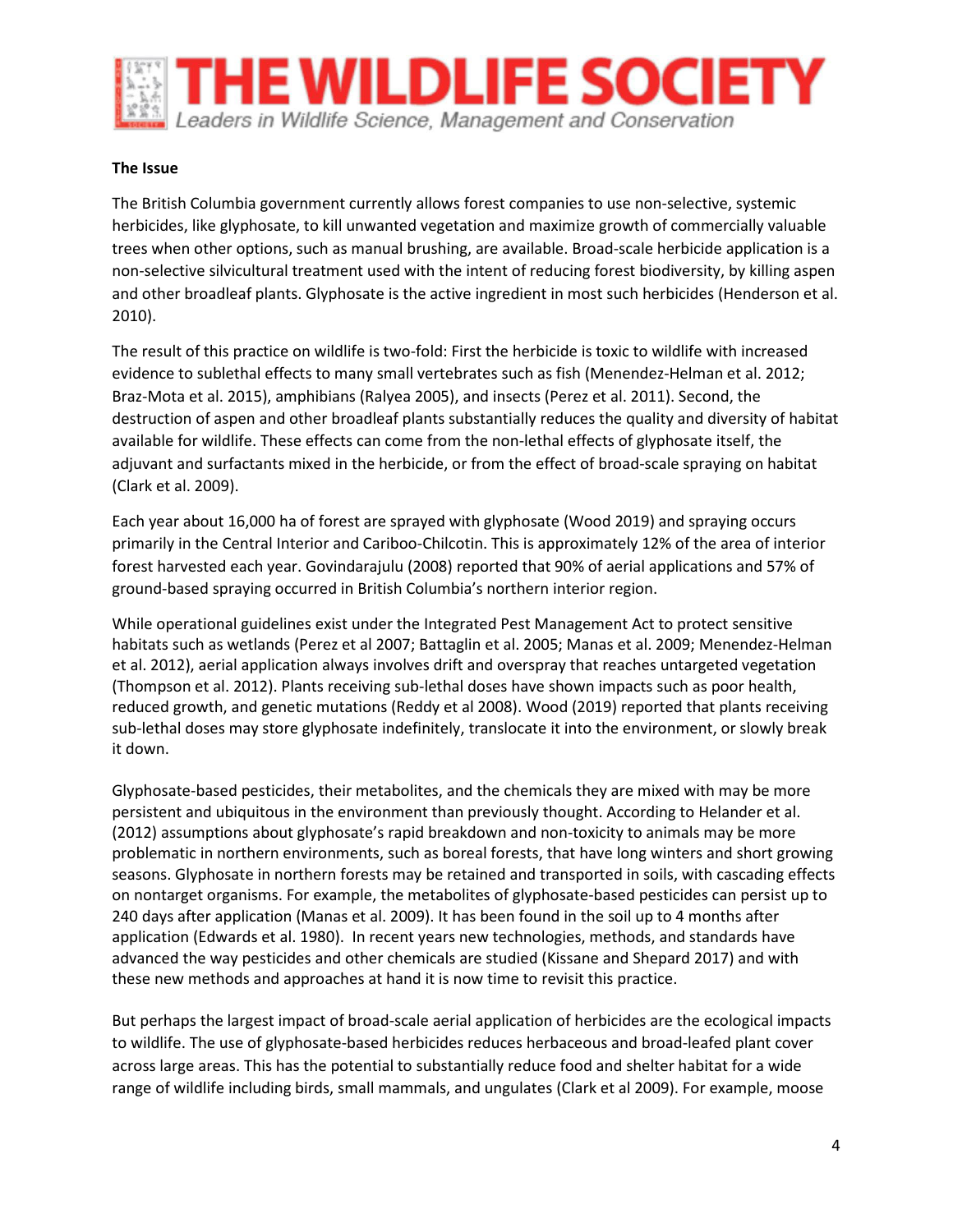

are experiencing multiple stressors in the highly disturbed landscapes of British Columbia's northern interior, including decreased condition and starvation indicative of problems in forage availability and quality (Kuzyk 2016, Mumma and Gillingham 2019). Although glyphosate use may not be a primary cause of moose decline, its continued broad-scale application adds one more cumulative impact to populations already stressed by widespread landscape change and habitat degradation.

Broad-scale use of herbicides can also contribute to adverse ecological change at the landscape scale by exacerbating the risk and severity of forest wildfires, and we urge precaution in the widespread use of such pesticides. Severe wildfire has many negative effects on forest wildlife species, vegetation, soils, and overall biodiversity. In 2017, 37 of BC's eminent forest ecologists and community leaders wrote to Premier Horgan and Minister Donaldson urging changes in policy and management to grow more resilient forests and mitigate threats from wildfire (Daniels et al. 2017). Key recommendations of the letter included the promotion of more land cover in deciduous species, such as aspen, that form natural firebreaks and retard the rate of wildfire spread. Provisions in British Columbia's Forest Planning and Practices Regulation specify that within regenerating forest blocks, deciduous tree species may not comprise more than 5% of trees, or 2 ha, whichever is smaller. This silvicultural practice, often implemented through the broad-scale application of herbicides, eliminates a key defense against wildfire and further reduces the resilience of BC's forests.

### **BCTWS position on broad-scale pesticide application as a silvicultural practice in British Columbia.**

- 1. We believe in the management of BC's public forests for the full range of benefits including wildlife, ecological services, forest products, and social values. This management should be informed by the best available science.
- 2. The emerging science concerning glyphosate use significantly raises concerns about the increased risk associated with the broad-scale use of pesticides. We caution that the science on glyphosate use in forest ecosystems is evolving, with recent studies raising concerns about its persistence in the environment and deleterious lethal and non-lethal effects on non-target organisms. Glyphosate toxicity in the environment and its impact on a wide range of terrestrial and aquatic wildlife species must be mitigated through strict application guidelines and monitoring.
- 3. Widespread use of pesticides that kill broad-leafed and deciduous plants is based on an outdated silvicultural model that focuses exclusively on wood fiber production to the detriment of other forest values, including wildlife. The consequences of this model, including degraded forest ecosystems and depleted wildlife populations, are detrimental to the interests of all British Columbians. Changes to silvicultural policy are necessary to promote more resilient and robust wildlife habitat throughout the province.
- 4. The precipitous moose declines in interior BC result from combined stressors including largescale habitat loss (following beetle epidemics, wildfires, and salvage logging), greater vulnerability to motorized hunting, starvation, and predation. Glyphosate spraying of forage plants adds one more adversity to severely stressed populations. The ecological impacts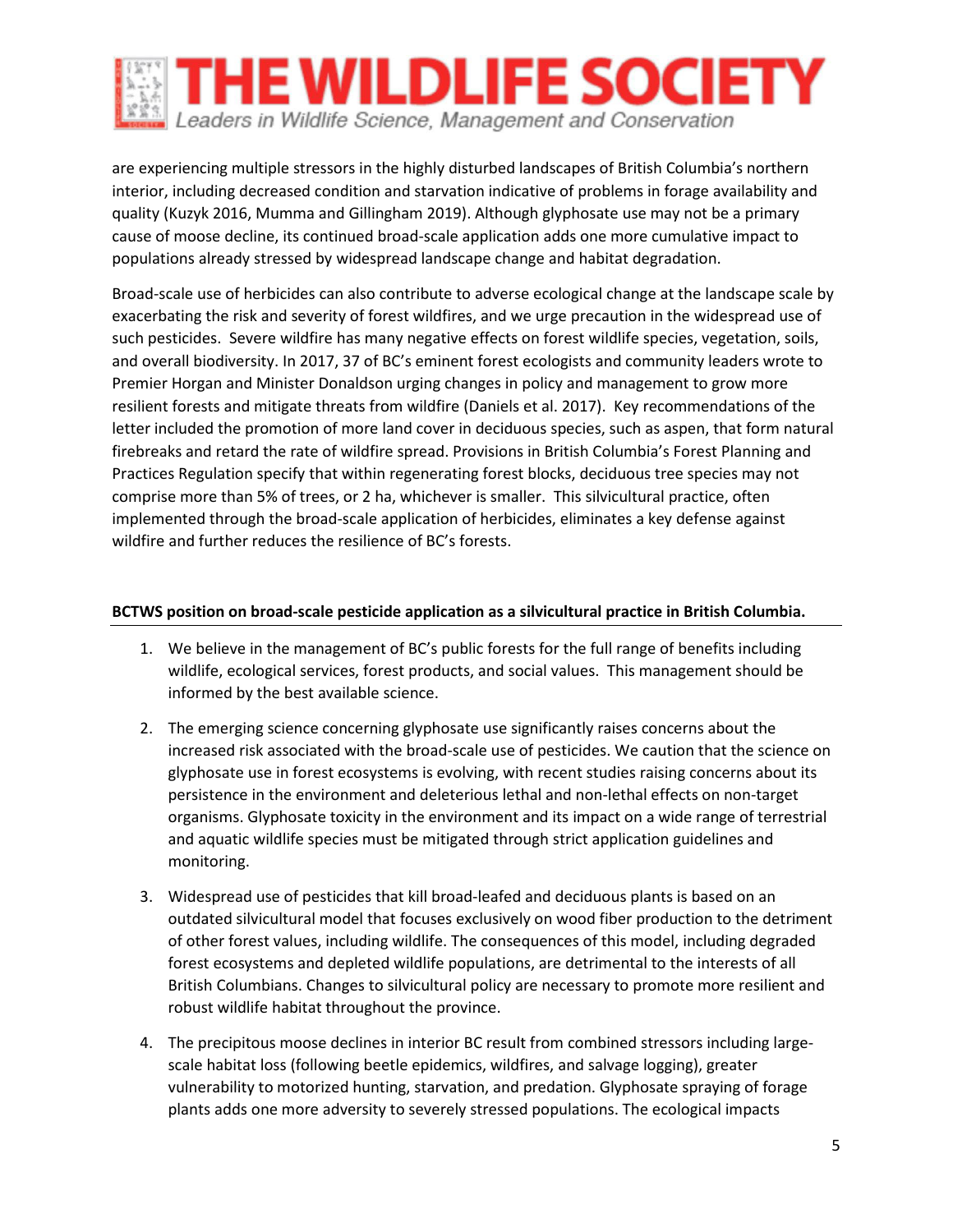

mediated through vegetation reduction are substantial and almost completely undocumented. Landscape-level planning and monitoring are needed to direct reforestation strategies which address wildlife habitat requirements and wildfire resilience rather than just maximizing timber objectives.

- 5. Our position is that in the absence of a silvicultural design that accounts for ecological integrity, the routine and widespread use of pesticides, such as glyphosate-based herbicides, is contrary to the sustainable management of forest ecosystems in British Columbia and broad-scale pesticide use is having negative impacts on wildlife and their habitats. While there are some uses that may be acceptable, such as point-application for invasive species control, the spraying of herbicides like glyphosate is a detrimental and risky practice for wildlife.
- 6. We urge the Government of British Columbia to end the practice of using glyphosate as a routine and widespread silvicultural practice throughout the province.

Sincerely,

The BC Chapter of the Wildlife Society.



**British Columbia Chapter**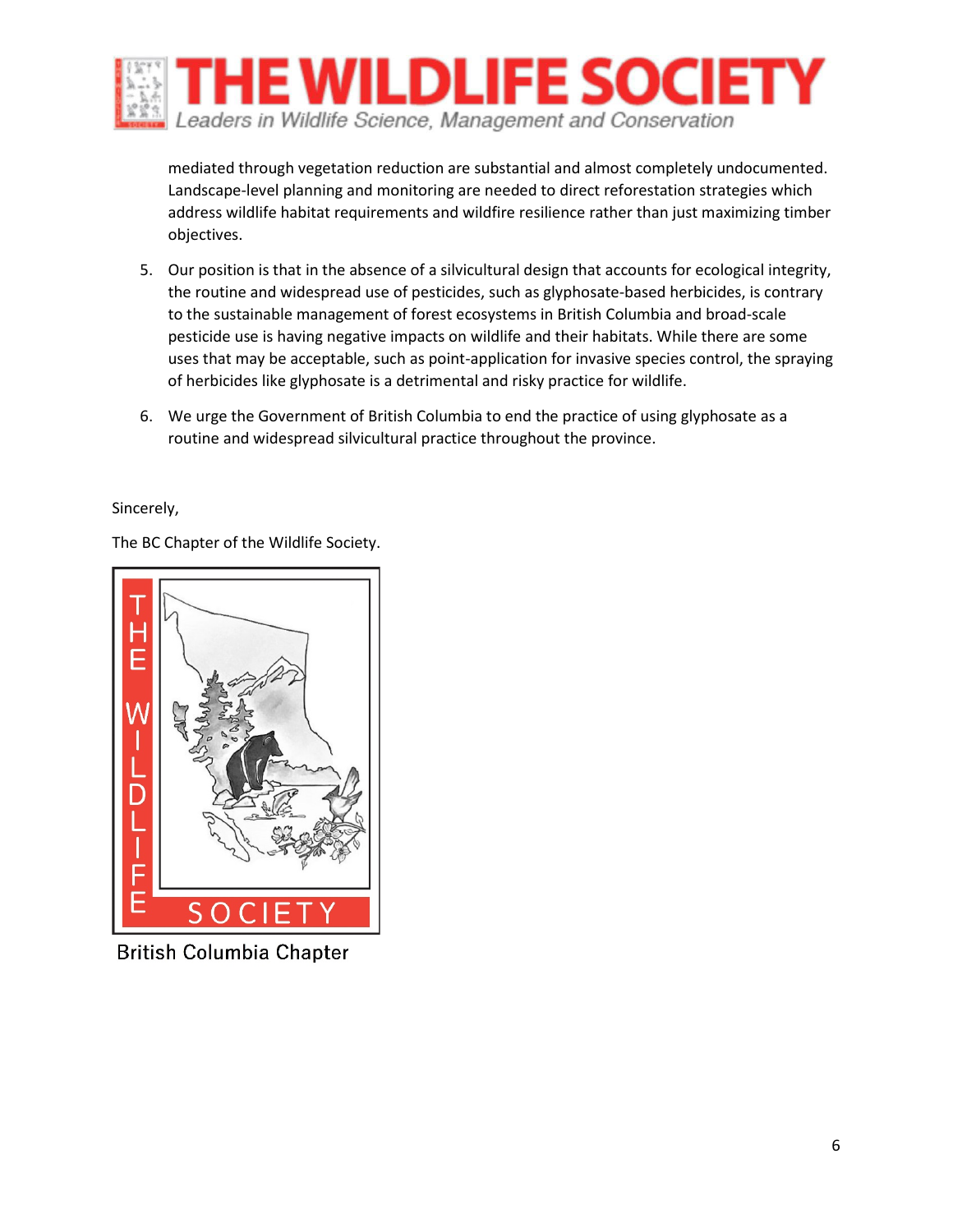

#### **References**

Clark, L.A., Roloff, G. J., Tatum, V. L., and Irwin, L. L. 2009. Forest herbicide effects on Pacific Northwest ecosystems: a literature review. Technical Bulletin 970. National Council for Air and Stream Improvement, Research Triangle, North Carolina.

Battaglin, W.A., Kolpin, D.W., Scribner, E.A., Kuivila, K.M., and Sandstrom, M.W. 2005. Glyphosate, other herbicides, and transformation products in Midwestern streams, 2002. Journal of the American Water Resources Association 41:323–332.

Benachour, N., Seralini, G-E. 2009. Glyphosate formulations induce apoptosis and necrosis in human umbilical, embryonic, and placental cells. Chemical Research in Toxicology 22: 97–105.

Braz-Mota, S., Sadauskas-Henrique, H., Duarte, R.M., Val, A.L., and Almeida-Val, V.M.F. 2015. Roundup (R) exposure promotes gills and liver impairments, DNA damage and inhibition of brain cholinergic activity in the Amazon teleost fish Colossoma macropomum. Chemosphere 135: 53–60.

Daniels, L. and 36 others. 2017. Letter to Premier John Horgan and Minister Doug Donaldson dated 26 September 2017 Re: 2017 Megafires in BC—Urgent need to adapt and improve resilience to wildfire. bccfa.ca/wp-content/uploads/2017/10/Lori-Daniels-2017-Wildfires-and-Resilience.pdf. Accessed 18 September 2019.

Edwards, W.M., Triplett, G.B., and Kramer, R.M. 2008. A watershed study of glyphosate transport in runoff. Journal of Environmental Quality 9:661–665.

Govindarajulu, P. P. 2008. Literature review of impacts of glyphosate herbicide on amphibians: What risks can the silvicultural use of this herbicide post? BC Ministry of Environment, Wildlife Report No. R-28, Victoria, British Columbia.

Helander, M., Saloniemi, I., and Saikkonen, K. 2012. Glyphosate in northern ecosystems. Trends in Plant Science 17:569-574.

Henderson, A., Gervais, J., Luukinen, B., Buhl, K. and Stone, D. 2010. Glyphosate Technical Fact Sheet. Oregon State University Extention Services, National Pesticide Information Center. http://npic.orst.edu/factsheets/glyphotech.pdf. Accessed 17 September 2019.

Kissane, Z. and Edwards, J., 2017. The rise of glyphosate and new opportunities for biosentinel earlywarning studies. Conservation Biology 31:1293-1300.

Kuzyk, G. W. 2016. Provincial population and harvest estimates of moose in British Columbia. Alces 52:1-11.

Manas, F., Peralta, L., Raviolo, J., Garcıa Ovando, H., Weyers, A., Ugnia, L., Gonzalez Cid, M., Larripa, I., and Gorla, N. 2009. Genotoxicity of AMPA, the environmental metabolite of glyphosate, assessed by the Comet assay and cytogenetic tests. Ecotoxicology and Environmental Safety 72:834–837.